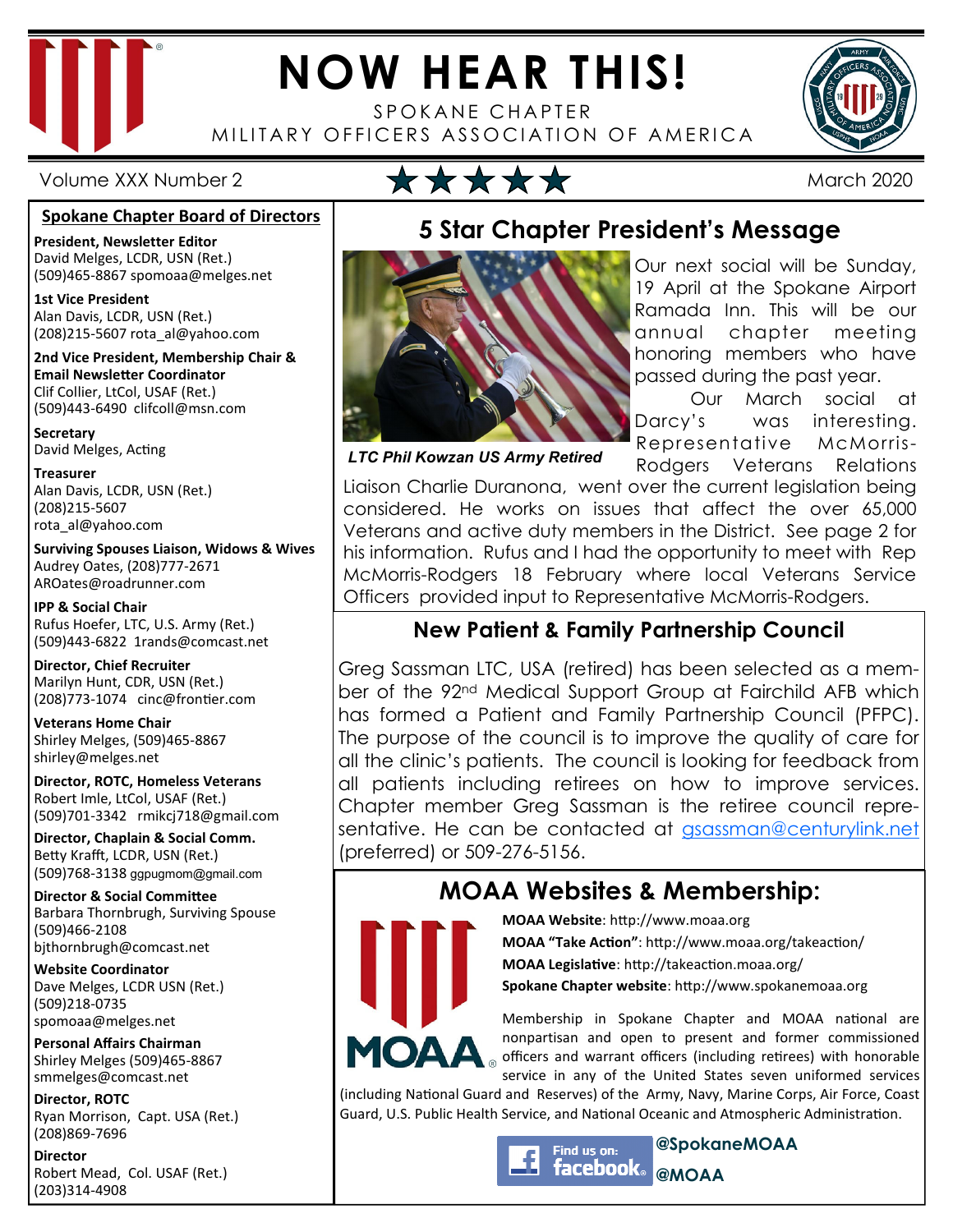|                |                                                                                                               | <b>Chapter Scoreboard 2020</b><br>JROTC Scholarship Funds (as of 2/29/2020) \$727                                                                                                                                                            |  |  |  |
|----------------|---------------------------------------------------------------------------------------------------------------|----------------------------------------------------------------------------------------------------------------------------------------------------------------------------------------------------------------------------------------------|--|--|--|
|                |                                                                                                               | Legislative Letters, Postcards, & Emails (as of 2/29/2020): 316<br>2019 Total: 1307                                                                                                                                                          |  |  |  |
|                |                                                                                                               | 2020 Raffles:<br>MAR: Meals on Wheels - \$195.00<br>APR: MOAA Scholarship<br><b>JUN: Union Gospel Mission</b><br>SEP: Widows & Wives Wreaths Across America<br><b>OCT: Spokane Veterans Home</b><br>DEC: COL Spady Koyama JROTC Scholarships |  |  |  |
| Hats Off To:   |                                                                                                               | <b>Widows &amp; Wives:</b><br>Homeless Vets \$117.00, & 2184 items delivered, including can<br>meat, can soup, jelly, sugar packets, travel and full size                                                                                    |  |  |  |
| <b>Chapter</b> | <b>MOAA</b>                                                                                                   | hygiene products, disposable razors.                                                                                                                                                                                                         |  |  |  |
| 0              | $\mathbf 2$                                                                                                   | Spokane Veterans Home: \$0.00 & 208 items delivered,                                                                                                                                                                                         |  |  |  |
| $\bf{0}$       | 3                                                                                                             | unfinished wood items, magazines/books, acrylic craft<br>paint, back packs, baking mixes, calendars, drawings to                                                                                                                             |  |  |  |
| $\bf{0}$       | $\mathbf 2$                                                                                                   | paint, unused greeting cards, stationary items, wall                                                                                                                                                                                         |  |  |  |
| 1 (self)       |                                                                                                               | clock, toiletry bag, body spray, and bird seed.                                                                                                                                                                                              |  |  |  |
| 1 (self)       |                                                                                                               | Meals on Wheels \$43.00<br>Wreaths Across America \$0.00 (0 Wreaths)                                                                                                                                                                         |  |  |  |
|                | 7                                                                                                             | Christ Kitchen \$0.00                                                                                                                                                                                                                        |  |  |  |
|                | CHARLIE DURAÑONA<br><b>VETERANS/MILITARY LIAISON</b><br>Taps<br>Louise Winn Surviving Spouse<br>(past member) | CONGRESSWOMAN CATHY MCMORRIS RODGERS<br>FIFTH DISTRICT, WASHINGTON<br>(509) 680-5583-C<br>$(509)$ 353-2374-O<br>CHARLES.DURANONA@MAIL.HOUSE.GOV<br>6 Feb 2020                                                                                |  |  |  |

### **Arrears of Pay**

Ever heard of this? Arrears of Pay (AOP) is the pro-rated amount of the final month's retirement pay and any other money owed to the retiree at the time of death. This is not a death benefit. There are two ways you can prepare to leave behind money from their military retirement: by designating beneficiaries for the SBP and AOP. Naming a beneficiary for SBP does not automatically entitle that person to receive AOP. A separate election must be made. failing to designate an AOP beneficiary and keep their contact information current could cause stress and financial hardship for survivors during an already difficult time because the final payment could be delayed. Unless otherwise noted, an AOP beneficiary will also be the person Defense Finance and Accounting Service officials contact for assistance in closing the account, so it is important to designate a person the retiree trusts to handle their affairs. Also, designating a sole beneficiary in a will does not automatically make that person an AOP beneficiary. When no beneficiary is named, the payment is made to the highest person in what is known as the "Order of Precedence." The Order of Precedence is the federally mandated order of inheritance that applies to legacies without a designated beneficiary. It can take many months to locate survivors, identify who comes highest in the Order of Precedence, and then make the payment. DFAS officials also suggest limiting the number of AOP beneficiaries to avoid delays as the AOP payment is usually less than one month's pay, and this amount will be divided among all of the designated beneficiaries. For more information, visit the DFAS website https://mypay.dfas.mil/.

**NOW HEAR THIS!** *Is published at least 6 times per year by the Spokane Chapter, Military Officers Association of America, P O Box 466, Veradale WA 99037. Editor: David Melges, spomoaa@melges.net, (509)218-0735. Advertising limited to members/spouses only. No subject matter that would preclude non-profit mailing.*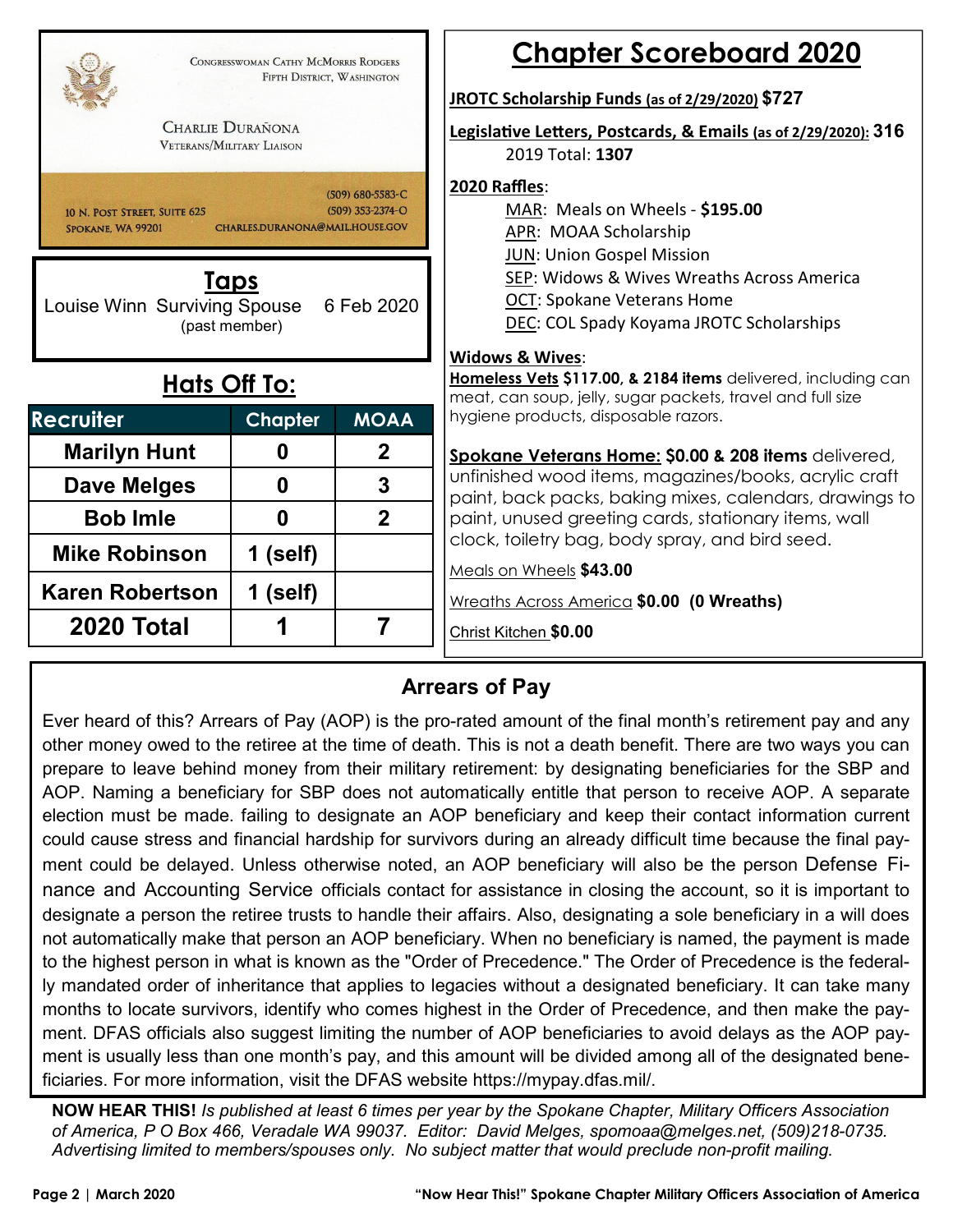### **Upcoming Events of Interest**

**Wednesdays, 0800-0845** *Coffee and Comradery* at the Mann-Grandstaff VA, 2nd floor Room C223. Contact Kari Tabino (509)434-7657 for more information.

**Tuesdays, 0900-1100; Wednesdays 1500-1700; Thursdays 1000-1200, Vietnam Veterans Wellness Groups** at the Spokane Vet Center, 13109 E. Mirabeau Parkway, Spokane Valley. Weekly Vietnam Veterans Wellness Group meetings focus on coping with real readjustment issues, stress, civilian life after serving in combat, functioning in society, etc. Veterans will need to complete an intake assessment to attend. Contact Andrea at (509)893-5792 or (509)444-8397 to make an intake appointment; DD-214 is required.

**24 March 1530-1730 Family & Friends CPR and Stop the Bleed Class** at the Mann-Grandstaff VA. Learn basic CPR skills, choking relief, AED operation and basic bleeding control (no CPR card will be issued). Free for veterans, their family members, caregivers, or friends (children over 12 years old please). Space is limited . Call Kari at (509)434-7657 to register.

**31 March 1000-1300 Welcome Home Vietnam Vet Event** at the Spokane Vet Center, 13109 E Mirabeau Parkway, Spokane Valley. All Veterans and their families are invited. BBQ lunch will be served starting at 1100.

### **Stamps, Cards, Gifts for Spokane Veterans Home**

Residents at the Washington State Spokane Veterans Home would appreciate used IPods, postage stamps, hair brushes, reading glasses, CDs, wall clocks with large numbers, plastic tube type hangers, unused greeting cards for birthdays, anniversary, sympathy etc., craft items, magazines, and new military hats of Army, DVD or Blue Ray movies, 3M Command hooks all sizes, baking mixes brownies, cookies, etc., travel type neck pillows, body wash. If you could donate any of these items, please call Shirley Melges at 509-465-8867 or give them to her at the next chapter social.

### **Homeless Veterans Donations**

Canned meat, snack size chips, fruit cups or easy open cans, Spam, protein bars, full size and travel size hygiene items, XL white t-shirts, can soup, peanut butter, jelly.

### **Support Renaming Highway 902 to** *Gold Star Memorial Highway*

 The Director of the Washington State Veterans Cemetery in Medical Lake is joining the Eastern Washington Veterans Task Force in requesting support from community and veteran organizations in eastern Washington and north Idaho to rename Washington State Route 902 (SR902) to the Gold Star Memorial Highway.



 The term Gold Star derives its origin from WWI when mothers of service members lost during the war came together to support one another in their grief. These families hung gold stars in the windows of their homes.

 Several individuals interred at Washington State Veterans Cemetery lost their lives during service in the military. If approved, this proposal would honor those individual and recognize surviving families as they travel to the Washington State Veterans Cemetery on this highway.

 SR 902 is 12.36 miles long and begins at exit 264 where it travels northwesterly and passes Lakeland Village, then through Medical Lake before turning east at Brooks Road and continuing northeast before intersecting I-90 at exit 272.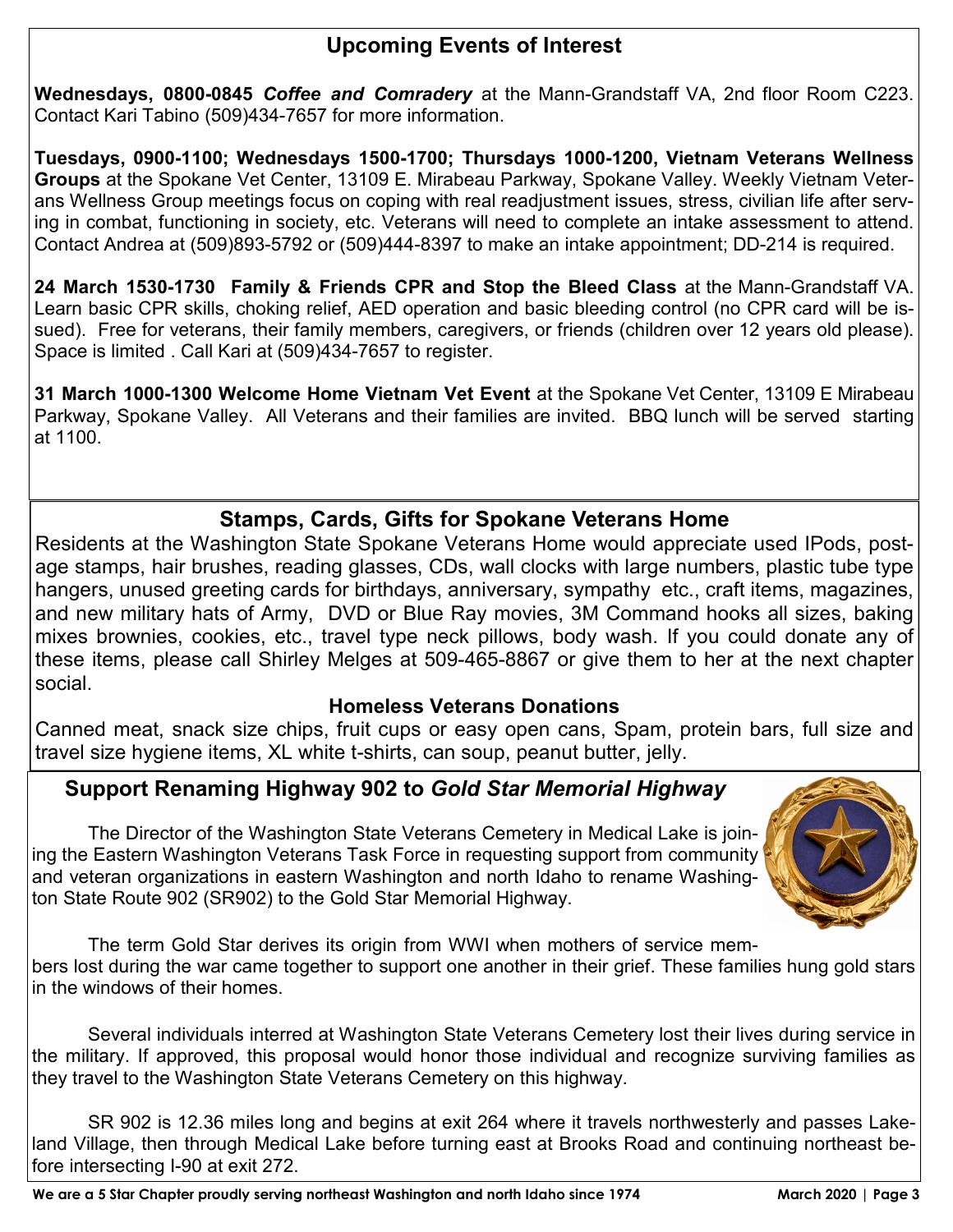### **LEGISLATIVE ACTION REPORT**

#### **Key Bills being considered by Congress**

Show your support for these bills by going to http://takeaction.moaa.org/?0 Our chapter designation is *WA07,* which will be useful when using the MOAA website.

### **HOUSE 333**

A bill to amend title 10, United States Code, to permit retired members of the Armed Forces who have a service-connected disability rated less than 50 percent to receive concurrent payment of both retired pay and veterans disability compensation, to extend eligibility for concurrent receipt to chapter 61 disability retirees with less than 20 years of service, and for other purposes.

### **HOUSE 413**

A bill to amend the Internal Revenue Code of 1986 to allow the work opportunity credit to small businesses which hire individuals who are members of the Ready Reserve or National Guard, and for other purposes.

### **HOUSE 847**

A bill to provide interim appropriations for the Coast Guard Retired Serviceman's Family Protection and Survivor Benefits Plans for each fiscal year after fiscal year 2018, and for other purposes.

### **SENATE 2216**

A bill to require the Secretary of Veterans Affairs to formally recognize caregivers of veterans, notify veterans and caregivers of clinical determinations relating to eligibility for caregiver programs, and temporarily extend benefits for veterans who are determined ineligible for the family caregiver program, and for other purposes.

### **SENATE 21**

A bill making continuing appropriations for Coast Guard pay in the event of an appropriations act expired prior to the enactment of new appropriations (official title to be confirmed).

### **SENATE 2981**

A bill to reauthorize and amend the National Oceanic and Atmospheric Administration Commissioned Officer Corps Act of 2002, and for other purposes.

#### **HOUSE 2406**

A bill to amend the National Oceanic and Atmospheric Administration Commissioned Officer Corps Act of 2002 to make certain changes to the National Oceanic and Atmospheric Administration's commissioned officer corps, and for other purposes.

### **Senate 1047**

A bill to amend title 38, United States Code, to create a dependency and indemnity compensation allowance for surviving spouses receiving dependency and indemnity compensation from the Department of Veterans Affairs, and for other purposes.

### **Legislative Contacts**

**President Donald Trump**  The White House 1600 Pennsylvania Ave. Washington DC 20500

### **Washington**

#### **Senator Patty Murray**

United States Senate 10 North Post St, Suite 600 Spokane WA 99201 (509)624-9515 Fax (509)624-9561

#### **Senator Maria Cantwell**

United States Senate 920 W. Riverside, Suite 697 Spokane WA 99201 (509)353-2507 Fax (509)353-2547

#### **Representative Cathy McMorris Rodgers**

United States House of **Representatives** 10 N. Post St, 6th floor Spokane WA 99201 (509)353-2374 Fax (509)352-2412

### **Idaho**

**Senator Mike Crapo** United States Senate 610 W. Hubbard, Suite 209 Coeur d'Alene ID 83814 (208)664-5490 Fax (208)664-0889

#### **Senator Jim Risch**

United States Senate 610 W. Hubbard, Suite 213 Coeur d'Alene ID 83814 (208)667-6130 Fax (208)765-1743

#### **Representative Russ Fulcher**

United States House of Representatives 1250 Ironwood Dr. Ste. 241 Coeur d'Alene ID 83814 (208)667-0127 Fax: (208)667-0310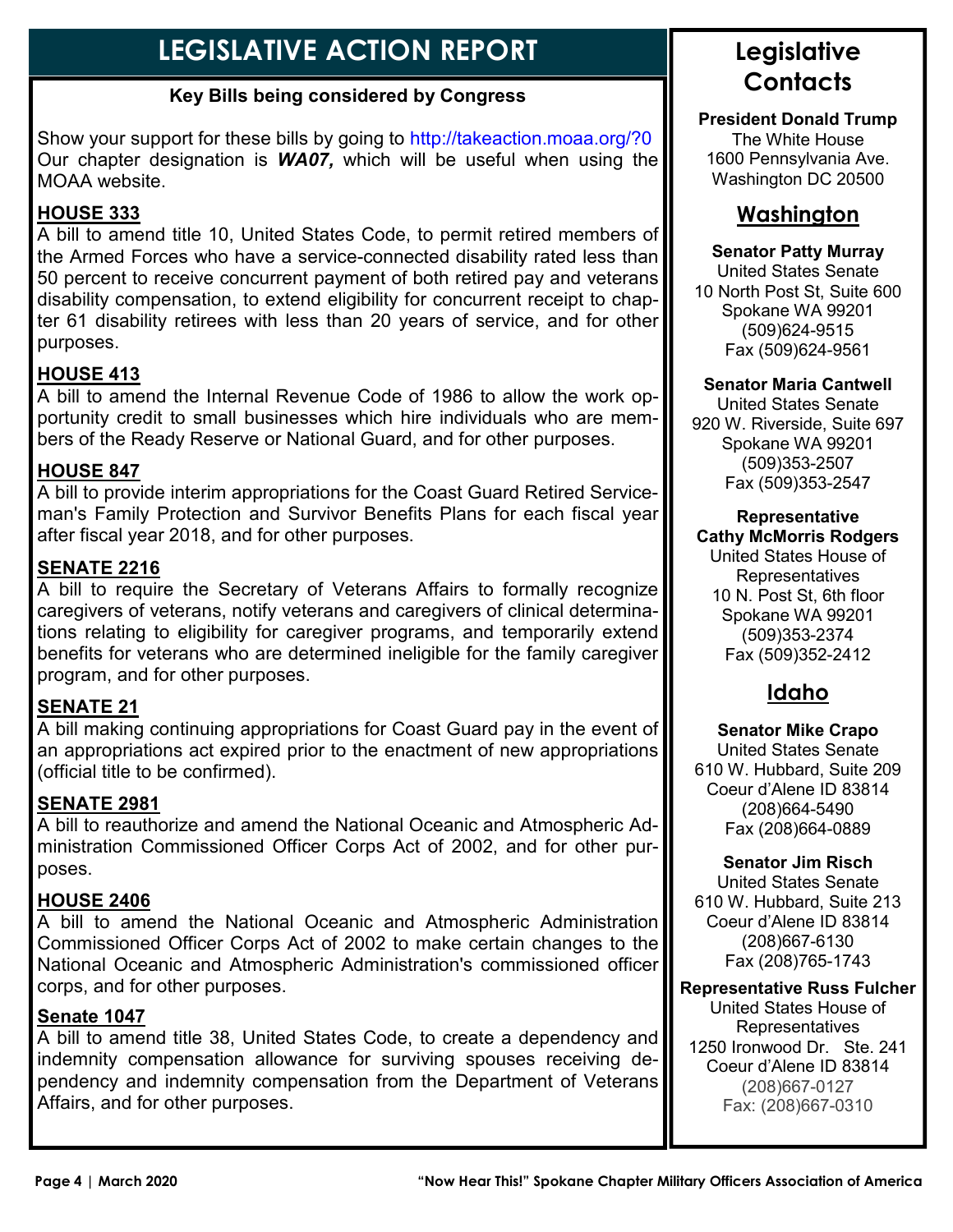| 2020 Spokane MOAA Chapter Widows & Wives Group Calendar of Events |                                                                                          |                       |                       |  |  |  |  |
|-------------------------------------------------------------------|------------------------------------------------------------------------------------------|-----------------------|-----------------------|--|--|--|--|
| <b>Date</b>                                                       | <b>Where</b>                                                                             | <b>Hostess</b>        | <b>Hostess' Phone</b> |  |  |  |  |
| 7 January                                                         | 509-891-0773<br>Darcy's<br>10502 E Sprague Ave, Spokane Valley, WA                       | <b>Shirley Melges</b> | 509-465-8867          |  |  |  |  |
| 4 February                                                        | <b>Black Angus Steakhouse</b><br>509-927-1177<br>14724 E Indiana Ave, Spokane Valley, WA | Deanie Binsfield      | 509-466-8006          |  |  |  |  |
| 3 March                                                           | 509-290-5636<br>Twigs Bistro<br>14728 East Indiana Ave, Spokane Valley, WA               | <b>Kay White</b>      | 509-315-9684          |  |  |  |  |
| 7 April                                                           | Templin's on the River Red Lion Hotel 208-773-1611<br>414 E First Ave, Post Falls, ID    | Pat Connell           | 208-772-2559          |  |  |  |  |
| 5 May                                                             | Davenport Hotel Peacock Room<br>509-789-6848<br>10 S Post St, Spokane, WA                | Pat Tolley            | 509-953-6768          |  |  |  |  |
| 2 June                                                            | Dockside Coeur d'Alene Resort<br>208-666-5799<br>115 S Second Ave, Coeur d'Alene, ID     | <b>Pat Connell</b>    | 208-772-2559          |  |  |  |  |
| 7 July                                                            | 208-664-4665<br>Anthony's Homeport<br>1926 Riverstone Drive, Coeur d'Alene, ID           | Ann Holmberg          | 208-765-1812          |  |  |  |  |
| 4 August                                                          | Brambleberry Cottage & Tea Shop<br>509-926-3293<br>206 E Pacific Ave, Spokane, WA        | Pat Tolley            | 509-953-6768          |  |  |  |  |
| 1 September                                                       | <b>Christ Kitchen</b><br>509-325-4343<br>2410 N Monroe St, Spokane, WA                   | Kay White             | 509-315-9684          |  |  |  |  |
| 6 October                                                         | Tito Macaroni<br>208-667-2782<br>210 E Sherman Ave, Coeur D Alene, ID                    | <b>Pat Connell</b>    | 208-772-2559          |  |  |  |  |
| 3 November                                                        | Radicci Italian Bistro<br>208-635-5821<br>8049 N Wayne Drive, Hayden, ID                 | Maxine Mahony         | 208-762-3380          |  |  |  |  |
| 1 December                                                        | 509-328-5965<br>Clinkerdagger<br>621 W. Mallon Street, Spokane, WA                       | Pat Tolley            | 509-953-6768          |  |  |  |  |

## **Upcoming Events 2020 Mark Your Calendars!**



**Need a Ride to a Chapter Social? Call Anyone Listed Below** 

МОАА.

 **WASHINGTON** 

Clif Collier (509)443-6490



**IDAHO**  Ralph Shrigley (208)623-2671

 $\overline{\phantom{a}}$ 

### **UPCOMING SOCIALS**

- 8 March Darcy's, Spokane Valley
- 19 April Airport Ramada Inn
- 14 June Highlands Golf Course
- 13 Sept Bayview
- 25 Oct Cabela's, Post Falls
- 6 Dec Darcy's, Spokane Valley

We are always looking for interesting speakers/ presentations that are of interest to our members. Please let Rufus, Barbara or Betty know if you have a suggestion.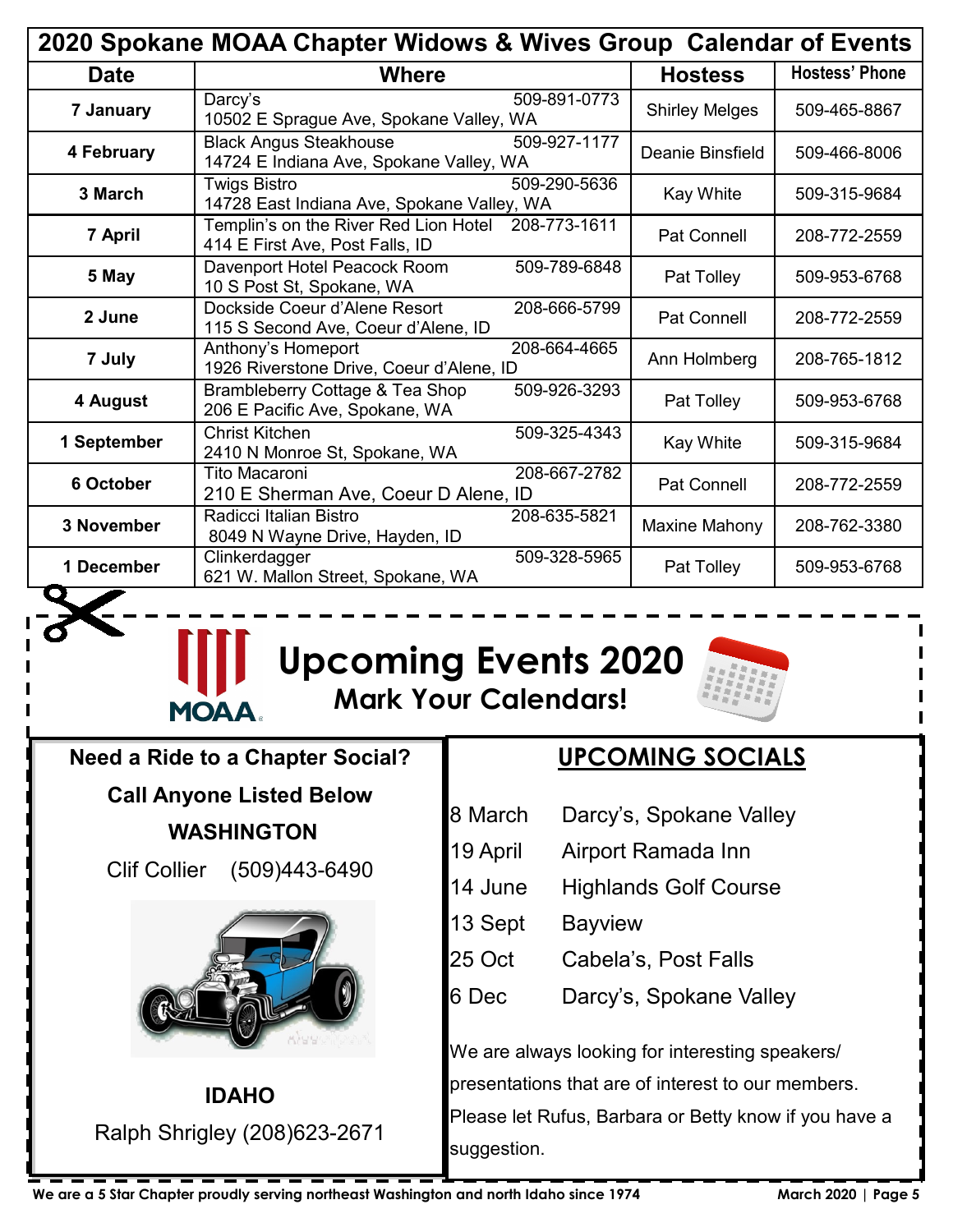## **Local Resources**

#### **Washington Attorney General's Military & Veteran Legal Resource Guide**

This guide summarizes in one place some of the many legal rights, protections, and resources available to Washington's military service members, veterans, and their families. It is designed to help promote awareness and understanding about the laws and protections among military service members, veterans, and others to help current and former military service members see the full benefit these laws provide.

**Topics Included: Legal Assistance • Consumer Protection • Employment • Education • Housing • Family Law • Health Care • Disability and More…** 

**The free guide can be downloaded at the following link or received by mail via written request to the address below:** 

http://www.atg.wa.gov/veteran-and-military-resources

*Washington State Office of the Attorney General Military & Veteran Assistance 800 5th Avenue, Suite 2000, Seattle, WA 98104* 

## **Fairchild AFB Retiree Activities Office (RAO)**

**TSgt Michael D. Knapp, USAF (Ret.), Director** 

 Bldg. 2040, 7 W. Arnold St., Ste. C2A, (509)247-5359 Hours: M-F 1000—1400 *They need volunteers to work four hours per month.* 

### **Casualty Assistance Officer**

**Erica Kerin is the casualty assistance officer for Fairchild AFB and surrounding area.** 

Bldg. 2040 at 7 W. Arnold St., (509)247-4488. *If you leave a message, she will call you back.* 

### **U.S. Air Force Legal Assistance Fairchild AFB Wing Headquarters (509)247-2838**

Legal Assistance: Tuesday & Thursday 0830-0930 Notary & Power of Attorney: Mon-Fri 0830-1600  *Call to find out if they can help with your legal needs.*  

## **19 April Social Event Reminders**



### **12:30 p.m. Ramada Inn, 8909 Airport Drive, Spokane**

**DIRECTIONS:** Take I-90 east or west to exit 277 (Hwy. 2 for Spokane Airport / Davenport). Take Airport exit shortly after that and then follow Airport Drive to Flint Road, go left. Take the next right on W. McFarlane Rd. (it is not marked), then take the second left to Ramada Inn. Plenty of handicapped parking and an entrance on the east side of the motel. Ramp available to elevator.

### **Please bring**:

- 3 postage stamps & 6 return address labels per person
- Something for the raffle which will benefit the Spokane Veterans Home
- · XL white T-shirts, canned meat or hygiene items for homeless veterans
- · Plastic tube type hangers, postage stamps, and unused greeting cards for birthdays & anniversaries etc., small gift items for residents to celebrate family occasions, magazines, and craft items for Veterans Home.

*Need to cancel a reservation, contact Rufus Hoefer (509)443-6822 No later than noon 14 April for a refund.*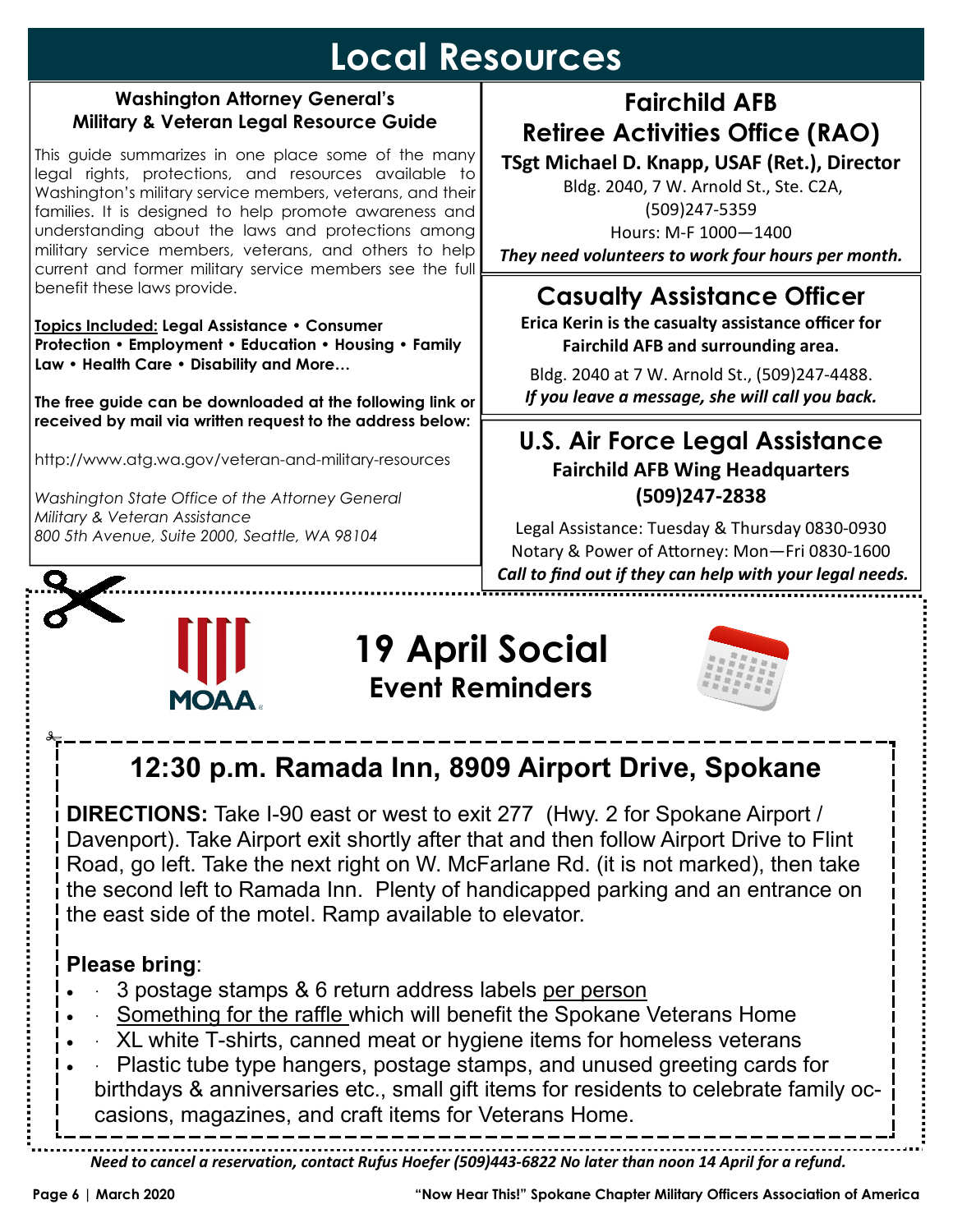| <b>Mailing Address</b>                                                                                                                                                                                                                                                                                                                                                                          |                           | Social Registration April 2020<br>Please mail reservation early so we receive it no later than Wednesday, 15 April                                                                                                                                                                                                                                                                                                                                                                                                                                             |
|-------------------------------------------------------------------------------------------------------------------------------------------------------------------------------------------------------------------------------------------------------------------------------------------------------------------------------------------------------------------------------------------------|---------------------------|----------------------------------------------------------------------------------------------------------------------------------------------------------------------------------------------------------------------------------------------------------------------------------------------------------------------------------------------------------------------------------------------------------------------------------------------------------------------------------------------------------------------------------------------------------------|
| Spokane Chapter, MOAA                                                                                                                                                                                                                                                                                                                                                                           |                           |                                                                                                                                                                                                                                                                                                                                                                                                                                                                                                                                                                |
| P.O. Box 466                                                                                                                                                                                                                                                                                                                                                                                    |                           | To cancel a reservation, contact Rufus Hoefer (509) 443-6822 NLT Wednesday, 15 April for refund.<br>Location                                                                                                                                                                                                                                                                                                                                                                                                                                                   |
| <b>What's on the Buffet Menu:</b>                                                                                                                                                                                                                                                                                                                                                               | Date & Times              | Ramada Inn                                                                                                                                                                                                                                                                                                                                                                                                                                                                                                                                                     |
| Chef carved NY Strip                                                                                                                                                                                                                                                                                                                                                                            | Sunday, 19 April 2020     | 8909 Airport Drive                                                                                                                                                                                                                                                                                                                                                                                                                                                                                                                                             |
| Chicken Picatta                                                                                                                                                                                                                                                                                                                                                                                 | 12:30 Social, 1:15 Buffet | Spokane                                                                                                                                                                                                                                                                                                                                                                                                                                                                                                                                                        |
| Fresh fruit & cheese platter                                                                                                                                                                                                                                                                                                                                                                    |                           | Cost is \$25 per persor                                                                                                                                                                                                                                                                                                                                                                                                                                                                                                                                        |
| Signature Salad                                                                                                                                                                                                                                                                                                                                                                                 |                           | Please reserve __ places for the <b>Buffet</b> @ \$25.00 ea                                                                                                                                                                                                                                                                                                                                                                                                                                                                                                    |
| Au gratin potatoes                                                                                                                                                                                                                                                                                                                                                                              |                           | My check in the amount of $\frac{1}{2}$ is enclosed (Make check                                                                                                                                                                                                                                                                                                                                                                                                                                                                                                |
| Green beans                                                                                                                                                                                                                                                                                                                                                                                     |                           | payable to "Spokane Chapter MOAA" and mail to chapter                                                                                                                                                                                                                                                                                                                                                                                                                                                                                                          |
| Tea or Coffee                                                                                                                                                                                                                                                                                                                                                                                   | mailbox above.            | Directions are on page 6                                                                                                                                                                                                                                                                                                                                                                                                                                                                                                                                       |
| Cash bar                                                                                                                                                                                                                                                                                                                                                                                        |                           |                                                                                                                                                                                                                                                                                                                                                                                                                                                                                                                                                                |
| <b>Name: _______________________</b>                                                                                                                                                                                                                                                                                                                                                            |                           |                                                                                                                                                                                                                                                                                                                                                                                                                                                                                                                                                                |
| <b>Name:</b> _________________________                                                                                                                                                                                                                                                                                                                                                          |                           | Member/Guest (circle one) Name: ____________________________Member/Guest (circle one)                                                                                                                                                                                                                                                                                                                                                                                                                                                                          |
| Name:                                                                                                                                                                                                                                                                                                                                                                                           |                           | Member/Guest (circle one) Name: _________________________________Member/Guest (circle one)                                                                                                                                                                                                                                                                                                                                                                                                                                                                     |
| Member Name:<br>(Please print clearly)<br>[ ] I would like to be added to the chapter email list. I specifically request to (check all that apply):<br>[] Receive the chapter newsletter by email<br>[] Receive important information in a timely manner.<br>My email address is: The Please print clearly<br>$\perp$<br>My mailing address, email address, and/or phone number has changed to: |                           | so we can update our database. Thank you.<br>NOTE: We do not send junk email or spam. Also, we do not<br>give away, sell or trade anyone's email addresses.                                                                                                                                                                                                                                                                                                                                                                                                    |
| wish to receive the newsletter while I'm away.                                                                                                                                                                                                                                                                                                                                                  |                           |                                                                                                                                                                                                                                                                                                                                                                                                                                                                                                                                                                |
|                                                                                                                                                                                                                                                                                                                                                                                                 |                           |                                                                                                                                                                                                                                                                                                                                                                                                                                                                                                                                                                |
| Fill out and Mail to: Spokane Chapter<br>Military Officers Association of America                                                                                                                                                                                                                                                                                                               | Join Today!               | FREE Chapter Membership for NEW members thru 31 DEC 2020<br>Regular Member: \$15/year or \$40 for 3 years                                                                                                                                                                                                                                                                                                                                                                                                                                                      |
| P.O. Box 466, Veradale WA 99037<br>Please Print or Type: NAME                                                                                                                                                                                                                                                                                                                                   |                           | Surviving Spouse: \$9/year or \$25 for 3 years                                                                                                                                                                                                                                                                                                                                                                                                                                                                                                                 |
|                                                                                                                                                                                                                                                                                                                                                                                                 |                           |                                                                                                                                                                                                                                                                                                                                                                                                                                                                                                                                                                |
|                                                                                                                                                                                                                                                                                                                                                                                                 |                           |                                                                                                                                                                                                                                                                                                                                                                                                                                                                                                                                                                |
|                                                                                                                                                                                                                                                                                                                                                                                                 |                           |                                                                                                                                                                                                                                                                                                                                                                                                                                                                                                                                                                |
|                                                                                                                                                                                                                                                                                                                                                                                                 |                           |                                                                                                                                                                                                                                                                                                                                                                                                                                                                                                                                                                |
|                                                                                                                                                                                                                                                                                                                                                                                                 |                           |                                                                                                                                                                                                                                                                                                                                                                                                                                                                                                                                                                |
|                                                                                                                                                                                                                                                                                                                                                                                                 |                           | To join Spokane Chapter, MOAA, membership is required in MOAA national. I am / am not (circle one) a current member of MOAA national.<br>Membership in the Spokane Chapter and MOAA national is open to present and former commissioned officers and warrant officers<br>(including retirees) with honorable service in any of the United States seven uniformed services (including National Guard and Reserves) of<br>the Army, Navy, Marine Corps, Air Force, Coast Guard, U.S. Public Health Service, and National Oceanic and Atmospheric Administration. |

| March 2020   Page 7 |  |  |
|---------------------|--|--|